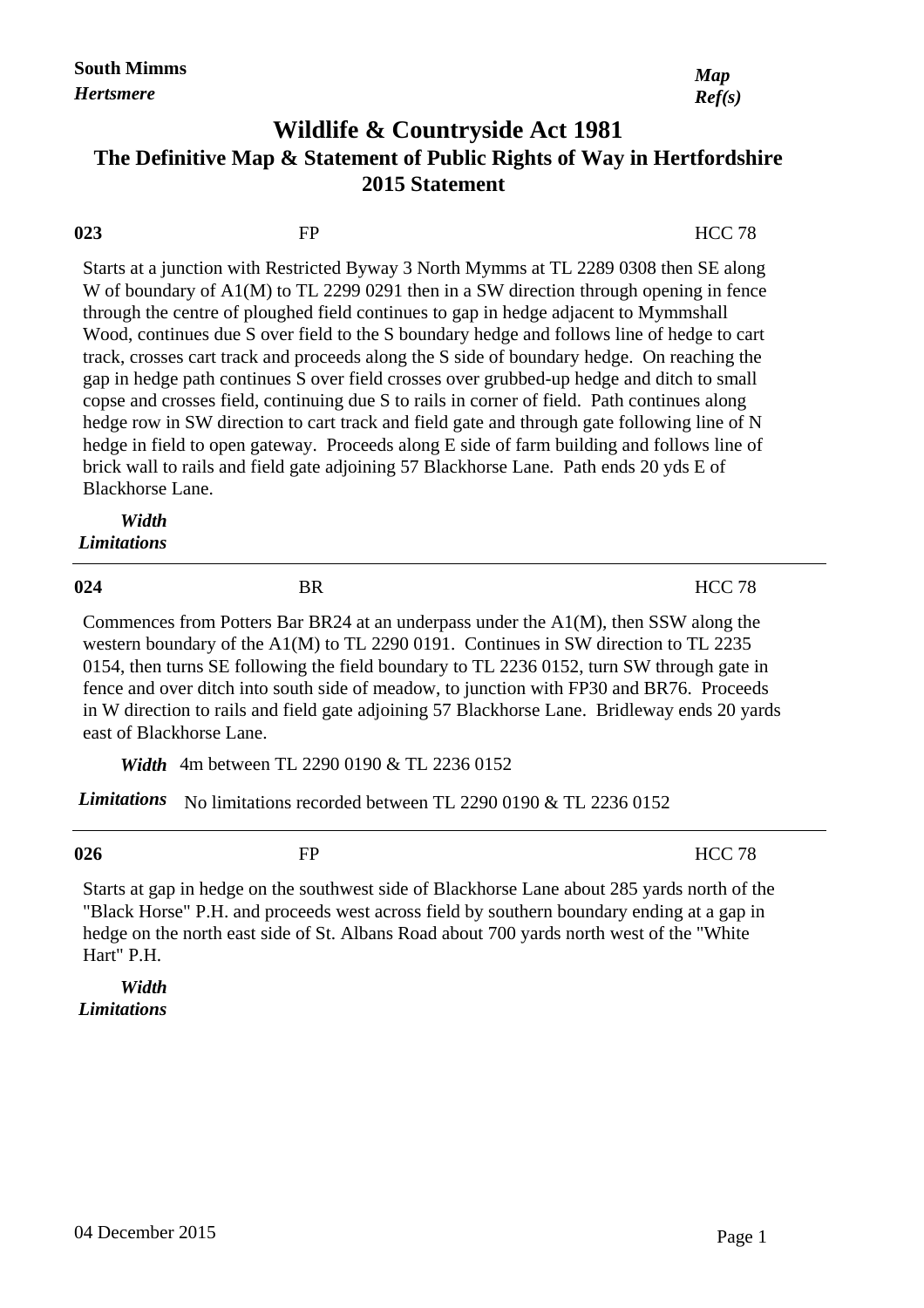| <b>South Mimms</b><br><b>Hertsmere</b> |                                                                                                                                                                      | Map<br>Ref(s)                                                                                                                                                                                                                                                                                                                                                                                                                                                                                                                                                                                                                                                        |
|----------------------------------------|----------------------------------------------------------------------------------------------------------------------------------------------------------------------|----------------------------------------------------------------------------------------------------------------------------------------------------------------------------------------------------------------------------------------------------------------------------------------------------------------------------------------------------------------------------------------------------------------------------------------------------------------------------------------------------------------------------------------------------------------------------------------------------------------------------------------------------------------------|
| 027                                    | <b>FP</b>                                                                                                                                                            | <b>HCC 78</b>                                                                                                                                                                                                                                                                                                                                                                                                                                                                                                                                                                                                                                                        |
| junction with FP29.                    | the "White Hart" P.H. and proceeds westwards to Grid Ref: TL2155 0158 and thence<br>generally south-eastwards alongside the M25 Motorway to Grid Ref: TL2162 0145 at | Starts at field gate on the south west side of St. Albans Road about 700 yards north west of                                                                                                                                                                                                                                                                                                                                                                                                                                                                                                                                                                         |
| Width<br><b>Limitations</b>            |                                                                                                                                                                      |                                                                                                                                                                                                                                                                                                                                                                                                                                                                                                                                                                                                                                                                      |
| 028                                    | <b>FP</b>                                                                                                                                                            | <b>HCC 78</b>                                                                                                                                                                                                                                                                                                                                                                                                                                                                                                                                                                                                                                                        |
|                                        | Starts on west side of Blackhorse Lane between Nos. 32 and 34 and passes over gravel<br>Road, about 380 yards north west of "White Hart" P.H.                        | surface. Path continues over rails and fence at the rear of cottages, follows the south side of<br>the stream through meadow and ends at rails in hedge on the north east side of the St. Albans                                                                                                                                                                                                                                                                                                                                                                                                                                                                     |
| Width<br><b>Limitations</b>            |                                                                                                                                                                      |                                                                                                                                                                                                                                                                                                                                                                                                                                                                                                                                                                                                                                                                      |
| 029                                    | <b>FP</b>                                                                                                                                                            | <b>HCC 78</b>                                                                                                                                                                                                                                                                                                                                                                                                                                                                                                                                                                                                                                                        |
|                                        | the west boundary. The path continues along the south boundary of second field for a                                                                                 | Starts on the south west side of St. Albans Road about 430 yards north west of "White Hart"<br>P.H. at rails beside a fieldgate, and passes westwards along the south side of a field to rails in<br>distance of 50 yards to Grid Ref: TL2162 0145, thence generally southwards to Grid Ref:<br>TL2162 0143, thence westwards alongside the Catharine Bourne under the M25 Motorway<br>in a subway to Grid Ref: TL2159 0142 and thence westwards to TL2157 0142, and thence<br>northwards to Grid Ref: TL2156 0144. The path continues for a distance of approximately<br>110 yards to rails in fence on Urban District boundary immediately north of a watercourse. |
| Width<br><b>Limitations</b>            |                                                                                                                                                                      |                                                                                                                                                                                                                                                                                                                                                                                                                                                                                                                                                                                                                                                                      |
| 030                                    | <b>FP</b>                                                                                                                                                            | <b>HCC 78</b>                                                                                                                                                                                                                                                                                                                                                                                                                                                                                                                                                                                                                                                        |
| "White Horse" P.H.                     | along gravel surface and ends at gap on east side of Blackhorse Lane 285 yards north of                                                                              | Starts 20 yards east of Blackhorse Lane at fieldgate adjoining 57 Blackhorse Lane. Proceeds                                                                                                                                                                                                                                                                                                                                                                                                                                                                                                                                                                          |
| Width<br><b>Limitations</b>            |                                                                                                                                                                      |                                                                                                                                                                                                                                                                                                                                                                                                                                                                                                                                                                                                                                                                      |
| 031                                    | <b>FP</b>                                                                                                                                                            | <b>HCC 78</b>                                                                                                                                                                                                                                                                                                                                                                                                                                                                                                                                                                                                                                                        |
|                                        | continuing to boundary of M25 Motorway at Grid Ref: TL2174 0109.                                                                                                     | Starts at stile in hedge on the west side of Blanche Lane opposite the almshouses. The path<br>crosses field in a westerly direction passes through gap in hedge and crosses the north corner<br>of second field then follows the north boundary, skirting the south side of a small pond and                                                                                                                                                                                                                                                                                                                                                                        |
| Width                                  |                                                                                                                                                                      |                                                                                                                                                                                                                                                                                                                                                                                                                                                                                                                                                                                                                                                                      |

 $\overline{\phantom{a}}$ 

 $\overline{\phantom{a}}$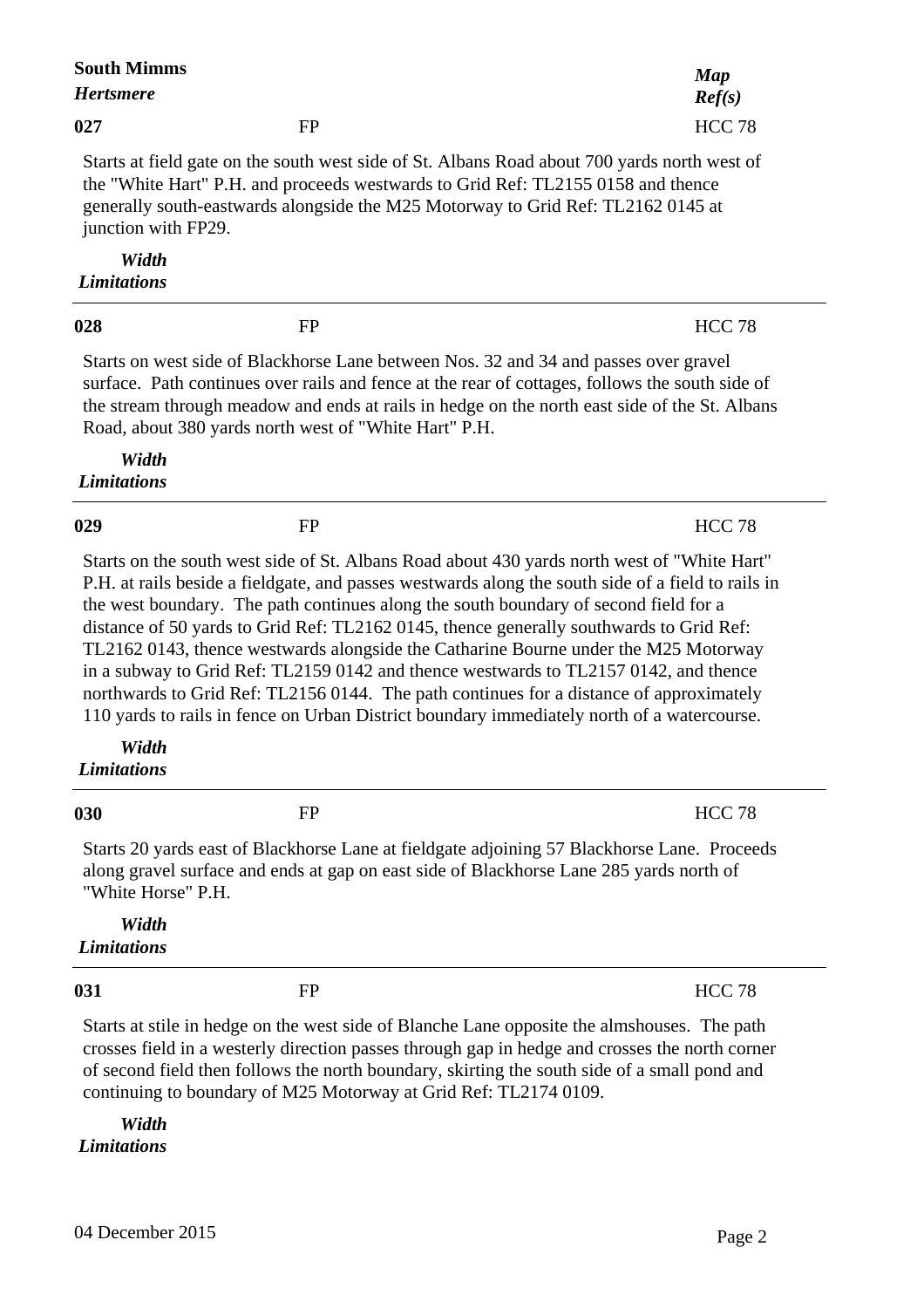| <b>South Mimms</b><br><b>Hertsmere</b> |                                                                                                                                                                                                                                                                                                                                                                                                                                                          | <b>Map</b><br>Ref(s)                                                                            |
|----------------------------------------|----------------------------------------------------------------------------------------------------------------------------------------------------------------------------------------------------------------------------------------------------------------------------------------------------------------------------------------------------------------------------------------------------------------------------------------------------------|-------------------------------------------------------------------------------------------------|
| 032                                    | <b>FP</b>                                                                                                                                                                                                                                                                                                                                                                                                                                                | <b>HCC 78</b>                                                                                   |
|                                        | Starts at wicket gate beside field gate on the south west side of St. Albans Road opposite its<br>junction with Cecil Road. Passes through St. Giles Churchyard over path with tarmacadam<br>surface, and ends at wicket gate beside field-gate on the east side of Blanche Lane<br>immediately south of the Church.                                                                                                                                     |                                                                                                 |
| Width<br><b>Limitations</b>            |                                                                                                                                                                                                                                                                                                                                                                                                                                                          |                                                                                                 |
| 033                                    | <b>FP</b>                                                                                                                                                                                                                                                                                                                                                                                                                                                | <b>HCC 78</b>                                                                                   |
|                                        | Starts at a fieldgate on the north east side of St. Albans Road about 30 yards south east of its<br>junction with Cecil Road and proceeds south east across meadow, past a small pond to rails<br>in hedge at south east corner. The path continues across second field to rails in south east<br>hedge and over third field to boundary of A1(M), continuing SSE along boundary of same to<br>junction with county road St Albans Road at TL 2269 0069. |                                                                                                 |
| Width<br><b>Limitations</b>            |                                                                                                                                                                                                                                                                                                                                                                                                                                                          |                                                                                                 |
| 046                                    | <b>FP</b>                                                                                                                                                                                                                                                                                                                                                                                                                                                | <b>HCC 78</b>                                                                                   |
|                                        | Starts at rails on the west side of St. Albans Road opposite 'Wistaria' and proceeds west<br>across meadow as a beaten track ending at rails beside fieldgate on the north east side of<br>Greyhound Lane opposite Ingham Lodge.                                                                                                                                                                                                                         |                                                                                                 |
| Width<br><b>Limitations</b>            |                                                                                                                                                                                                                                                                                                                                                                                                                                                          |                                                                                                 |
| 047                                    | <b>FP</b>                                                                                                                                                                                                                                                                                                                                                                                                                                                | <b>HCC 78</b>                                                                                   |
| District boundary.                     | south westerly direction across meadow to wooden fence in hedgerow crossing second<br>meadow diagonally to rails in south west corner. Path ends at rails 75 yards east of Urban                                                                                                                                                                                                                                                                         | Starts on south side of Earls Lane south east of Earls Farm at field gate in hedge. Proceeds in |
| Width<br><b>Limitations</b>            |                                                                                                                                                                                                                                                                                                                                                                                                                                                          |                                                                                                 |
| 048                                    | <b>FP</b>                                                                                                                                                                                                                                                                                                                                                                                                                                                | <b>HCC 78</b>                                                                                   |
|                                        | Starts about 75 yards east of district boundary and proceeds in an easterly direction for a<br>distance of approximately 300 yards to join Earls Lane.                                                                                                                                                                                                                                                                                                   |                                                                                                 |
| Width<br><b>Limitations</b>            |                                                                                                                                                                                                                                                                                                                                                                                                                                                          |                                                                                                 |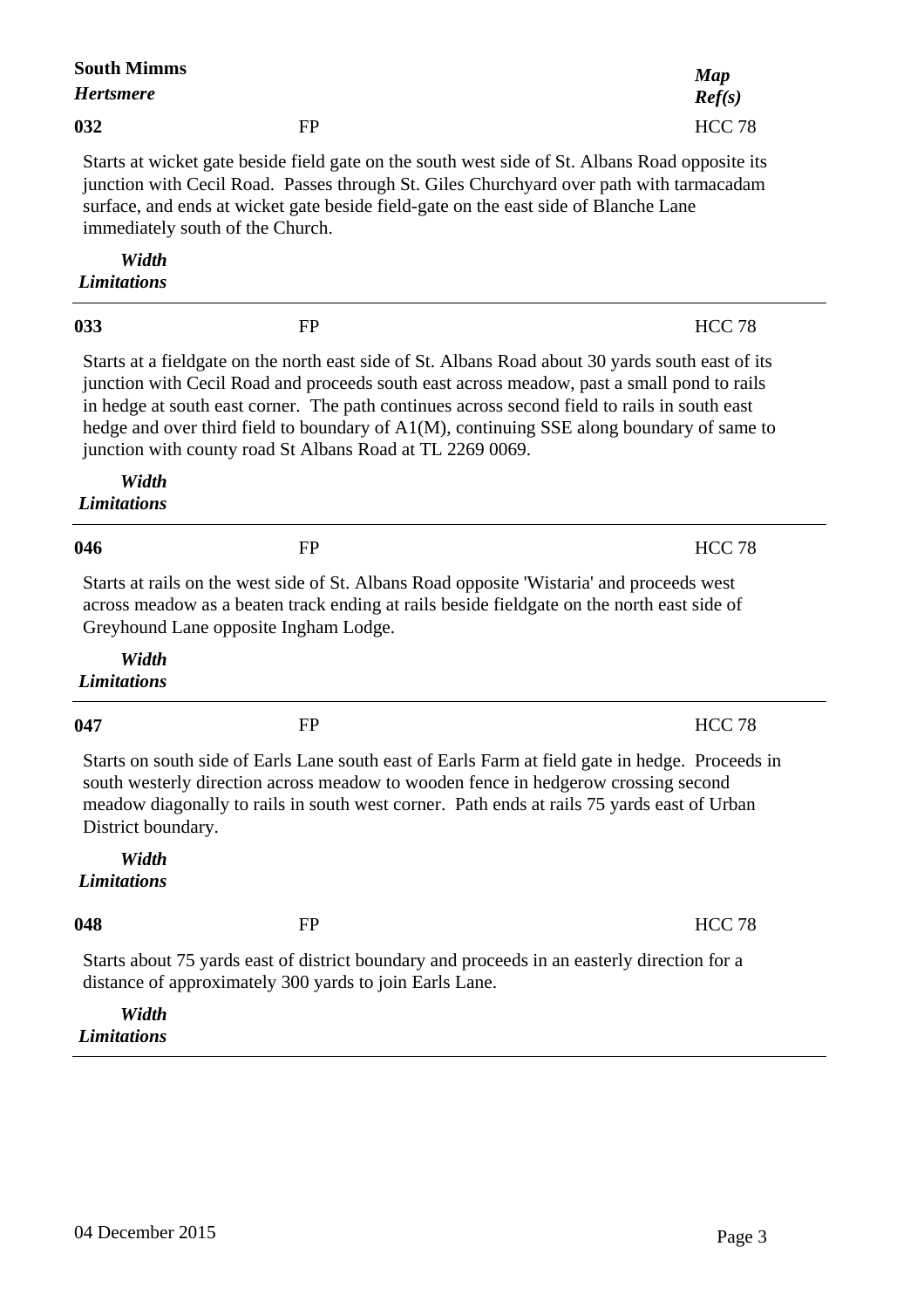| <b>South Mimms</b><br><b>Hertsmere</b>                                                                                                                                                                        |                                                                                                                                                                                                                                                                                                                                                               | Map<br>Ref(s)                                                                                       |  |
|---------------------------------------------------------------------------------------------------------------------------------------------------------------------------------------------------------------|---------------------------------------------------------------------------------------------------------------------------------------------------------------------------------------------------------------------------------------------------------------------------------------------------------------------------------------------------------------|-----------------------------------------------------------------------------------------------------|--|
| 049                                                                                                                                                                                                           | <b>FP</b>                                                                                                                                                                                                                                                                                                                                                     | <b>HCC 78</b>                                                                                       |  |
| Starts at wooden rails 75 yards east of Urban District boundary and about 200 yards north of<br>Ridge Lane and continues in westerly direction along hedgerow to wooden stile and Urban<br>District boundary. |                                                                                                                                                                                                                                                                                                                                                               |                                                                                                     |  |
| Width<br><b>Limitations</b>                                                                                                                                                                                   |                                                                                                                                                                                                                                                                                                                                                               |                                                                                                     |  |
| 050                                                                                                                                                                                                           | <b>BR</b>                                                                                                                                                                                                                                                                                                                                                     | <b>HCC 78</b>                                                                                       |  |
|                                                                                                                                                                                                               | Starts on the south east side of Blanche Lane east of No. 41 and proceeds south east over a<br>A1(M)/M25 South Mimms roundabout.                                                                                                                                                                                                                              | cart road then south east across field to rails by a field gate in south east corner, continuing to |  |
| Width<br><b>Limitations</b>                                                                                                                                                                                   |                                                                                                                                                                                                                                                                                                                                                               |                                                                                                     |  |
| 051                                                                                                                                                                                                           | FP                                                                                                                                                                                                                                                                                                                                                            | <b>HCC 78</b>                                                                                       |  |
| Width                                                                                                                                                                                                         | Starts at the east side of Blanche Lane 75 yards south of main gate to Clare Hall Hospital at<br>wooden stile. Proceeds in south easterly direction over field to wooden gate and continues<br>over meadow north of farm buildings. Path continues over grassland to farm gate east of<br>cottage and proceeds south east to junction with FPs 52 and 53.     |                                                                                                     |  |
| <b>Limitations</b>                                                                                                                                                                                            |                                                                                                                                                                                                                                                                                                                                                               |                                                                                                     |  |
| 052                                                                                                                                                                                                           | <b>FP</b>                                                                                                                                                                                                                                                                                                                                                     | <b>HCC 78</b>                                                                                       |  |
| Mimms roundabout.                                                                                                                                                                                             | Starts 500 yards south east of Blanche Lane Farm at wooden bridge over stream at junction<br>with footpaths 51 and 53 and proceeds in south easterly direction to $A1(M)/M25$ South                                                                                                                                                                           |                                                                                                     |  |
| Width<br><b>Limitations</b>                                                                                                                                                                                   |                                                                                                                                                                                                                                                                                                                                                               |                                                                                                     |  |
| 053                                                                                                                                                                                                           | <b>FP</b>                                                                                                                                                                                                                                                                                                                                                     | <b>HCC 78</b>                                                                                       |  |
| roundabout.                                                                                                                                                                                                   | Starts at a wicket gate on the south of Blanche Farm. Proceeds eastwards over cinder path<br>which runs alongside the farm road and when it turns southward joins the farm road. It then<br>continues eastwards round a pond to a gate in fence. The path then proceeds across<br>meadows to junction with FPs 51 and 52 near W side of A1(M)/M25 South Mimms |                                                                                                     |  |
| Width<br><b>Limitations</b>                                                                                                                                                                                   |                                                                                                                                                                                                                                                                                                                                                               |                                                                                                     |  |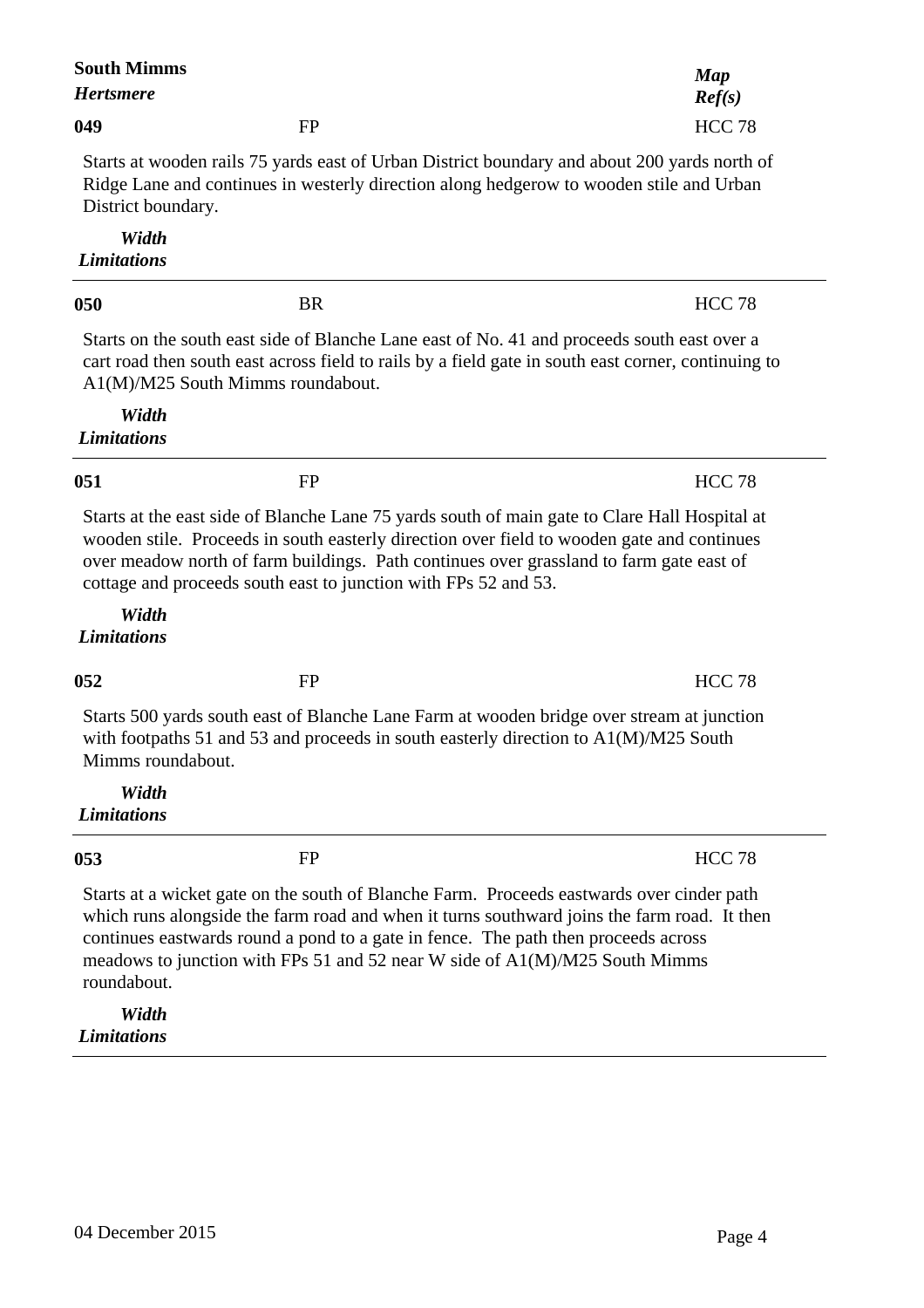| <b>South Mimms</b><br><b>Hertsmere</b> |                                                                                                                                                                                                                                                                                                                                                                                                                                                                                                               | Map                            |
|----------------------------------------|---------------------------------------------------------------------------------------------------------------------------------------------------------------------------------------------------------------------------------------------------------------------------------------------------------------------------------------------------------------------------------------------------------------------------------------------------------------------------------------------------------------|--------------------------------|
|                                        |                                                                                                                                                                                                                                                                                                                                                                                                                                                                                                               | Ref(s)                         |
| 056                                    | FP                                                                                                                                                                                                                                                                                                                                                                                                                                                                                                            | <b>HCC 78</b><br><b>HCC 86</b> |
|                                        | Starts at west side of Wash Lane 1/2 mile from junction of Wash Lane and Barnet By-pass and<br>proceeds in westerly direction across wooden footbridge over stream. Path continues in a<br>westerly direction to Grid Ref: TQ2306 9994 and thence westwards alongside the M25<br>Motorway to a junction with the former St. Albans Road (at TQ2296 9996) then proceeds<br>north-westwards alongside the M25 Motorway to the roundabout.                                                                       |                                |
| Width<br><b>Limitations</b>            |                                                                                                                                                                                                                                                                                                                                                                                                                                                                                                               |                                |
| 061                                    | FP                                                                                                                                                                                                                                                                                                                                                                                                                                                                                                            | <b>HCC 86</b>                  |
|                                        | Starts on south side of Dancers Hill Road at rails by field gate. Proceeds south east<br>diagonally across meadow ending at rails by field gate on west side of Kitts End Road 400<br>yards south to junction with Dancers Hill Road.                                                                                                                                                                                                                                                                         |                                |
| Width<br><b>Limitations</b>            |                                                                                                                                                                                                                                                                                                                                                                                                                                                                                                               |                                |
| 062                                    | FP                                                                                                                                                                                                                                                                                                                                                                                                                                                                                                            | <b>HCC 86</b>                  |
|                                        | Path starts at Dyrham Park Lodge gates 50 yards south of junction Trotters Bottom and St.<br>Albans Road. Proceeds south across meadow following line of hedgerow over ditch then<br>south west to stile at north east end of wood. Continues over stile and into wood continues<br>south west for approximately 1/2 a mile and then follows line of high brick wall to Dyrham<br>Park Lodge. Proceeds south to field gate in east side of Galley Lane 50 yards south of<br>Dyrham Park Lodge to Galley Lane. |                                |
| Width<br><b>Limitations</b>            |                                                                                                                                                                                                                                                                                                                                                                                                                                                                                                               |                                |
| 063                                    | <b>FP</b>                                                                                                                                                                                                                                                                                                                                                                                                                                                                                                     | <b>HCC 86</b>                  |
|                                        | Path starts on the east side of St. Albans Road south of "Green Dragon" P.H. Proceeds south<br>east following line of fence to Golf Course.                                                                                                                                                                                                                                                                                                                                                                   |                                |
| Width<br><b>Limitations</b>            |                                                                                                                                                                                                                                                                                                                                                                                                                                                                                                               |                                |
| 071                                    | <b>BR</b>                                                                                                                                                                                                                                                                                                                                                                                                                                                                                                     | <b>HCC 86</b>                  |
| with Dancers Lane.                     | Commences at a junction with Wash Lane at Grid Ref: TQ2328 9995, thence south-<br>westwards to Grid Ref: TQ2315 9993, thence generally south-westwards under the M25<br>Motorway to Grid Ref: TQ2310 9985, thence generally eastwards alongside the motorway to<br>Grid Ref: TQ2331 9983, thence south-eastwards to Grid Ref: TQ2332 9982 and a junction                                                                                                                                                      |                                |
| Width                                  |                                                                                                                                                                                                                                                                                                                                                                                                                                                                                                               |                                |

*Limitations*